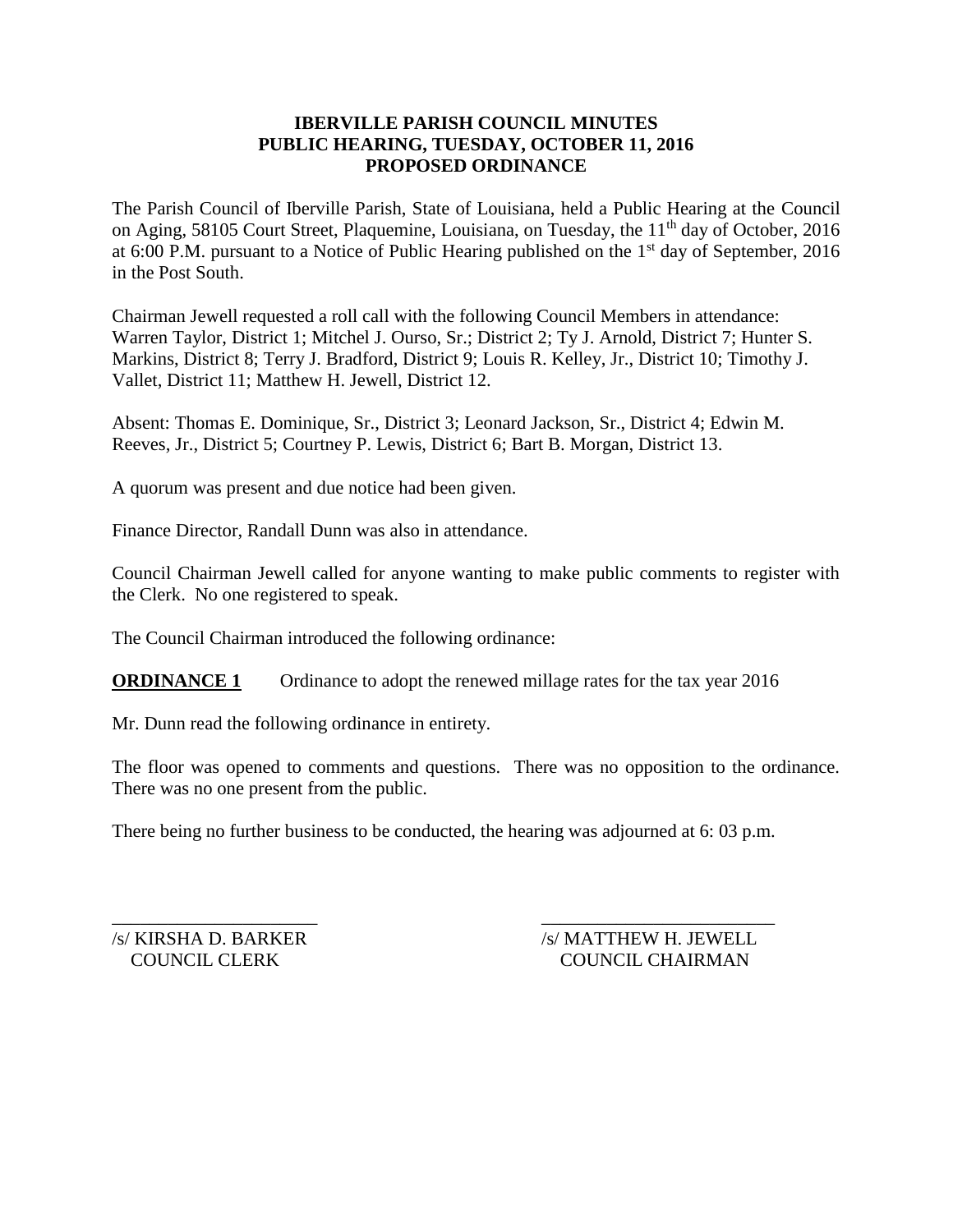### **IBERVILLE PARISH COUNCIL MINUTES SPECIAL MEETING, TUESDAY, OCTOBER 11, 2016**

The Parish Council of Iberville Parish, State of Louisiana, met in Special Session at the Council on Aging, 58105 Court Street, Plaquemine, Louisiana, on Tuesday, the 11<sup>th</sup> day of October, 2016. Pursuant to a Special Call by the Chairman that was posted on the Council on Aging door and Parish website on October 6, 2016.

The Council Chairman, Matthew H. Jewell, called the meeting to order at 6:03 p.m.

Chairman Jewell requested a roll call with the following Council Members in attendance: Warren Taylor, District 1; Mitchel J. Ourso, Sr.; District 2; Ty J. Arnold, District 7; Hunter S. Markins, District 8; Terry J. Bradford, District 9; Louis R. Kelley, Jr., District 10; Timothy J. Vallet, District 11; Matthew H. Jewell, District 12.

Absent: Thomas E. Dominique, Sr., District 3; Leonard Jackson, Sr., District 4; Edwin M. Reeves, Jr., District 5; Courtney P. Lewis, District 6; Bart B. Morgan, District 13.

A quorum was present and due notice had been posted.

Finance Director, Randall Dunn was also in attendance.

Chairman Jewell stated the purpose of the Special Meeting is to vote on the following ordinance.

# **ORDINANCE IPC #015-16**

# **ORDINANCE TO ADOPT THE RENEWED MILLAGE RATES FOR THE TAX YEAR 2016**

BE IT ORDAINED by the Iberville Parish Council, Louisiana, in an open meeting held on October 11, 2016 and conducted in accordance with the open meetings law, the provisions of Article VII, Section 23(B) and (C) of the 1974 Constitution and LSA - R.S. 47:1705(b)(1) and (2) that the following millage rates be and hereby are levied upon the dollar of the assessed valuation of all property subject to ad valorem taxation within Iberville Parish for the year 2016 for the purpose of raising revenues and appropriating to the respective funds:

|                                           | <b>RENEWED</b><br>MILLAGE |
|-------------------------------------------|---------------------------|
| Library Maintenance Fund (LLA MN 1042011) | 4.00 mills                |
| Fire District No. 1 (LLA MN 1042021)      | 3.95 mills                |